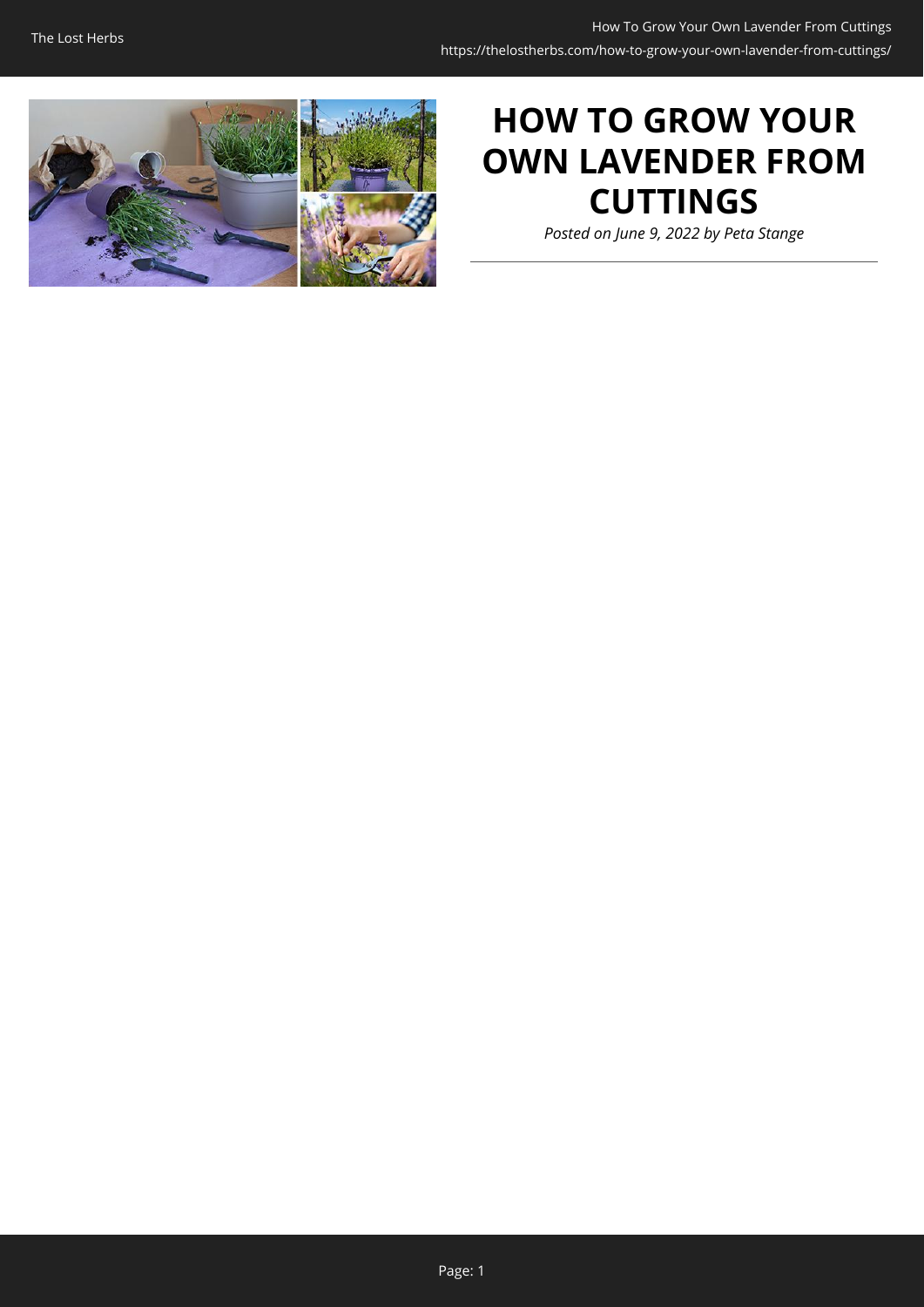Once established, lavender is super hardy and can handle a bit of neglect (such as forgetting to water it occasionally). Luckily, lavender is relatively easy to grow from cuttings, especially compared to germinating lavender seed, which so far, I haven't had any success with yet (in fact, I just tossed the last of my lavender seed in a wildflower garden bed to see what happens, since it can't be any worse than my attempts in pots...fingers crossed!).

## **Types of Lavender Cuttings**

There are two types of cuttings you can take: Hardwood and softwood cuttings. Taking lavender cuttings is similar to many other perennial herbs, which means the type of cutting you choose will depend on the time of year.Softwood cuttings are taken from the new shoots that have grown since the break of winter and/or the start of spring, so for this reason, softwood cuttings should only be done in spring, and depending on your climate, early summer.

Hardwood cuttings do best in early fall but they will also work in spring and possibly early summer in mild climates, bearing in mind that hardwood cuttings tend to be more difficult to root compared to softwood cuttings.

### **When to Take Lavender Cuttings**

Both hardwood and softwood cuttings are best taken when the shoot you intend to cut off the parent plant is about 4 inches (10 cm) long. In spring, this is usually just before the flower buds start to form, but if flowers have already developed on the parent plant, then make sure to remove them from your cutting.

The first thing you should do is fill your pots with potting mix and give it a pre-water. Collect your rooting powder or extract and a pencil or a stick.

Sterilize your garden shears or knife and grab yourself a small bucket or container filled with an inch of water (or even better, filled with your own DIY rooting extract ).

Now you are ready to take some cuttings.

### **Method for Taking Lavender Cuttings**

**Step 1.** Look for a straight shoot that is about 4 inches (10 cm) long and has fresh new grey/green growth, especially on the tips. Choose a shoot that doesn't have any branching.

**Step 2.** Cut the shoot at a 45-degree angle from the parent plant to make your lavender cutting. For softwood cuttings, the parent plant is simply getting a bit of a prune. But for hardwood cuttings, make your initial cut from the parent plant just above a fork, as this should allow the plant to regenerate without too much dead wood being left behind. You can then trim off any excess from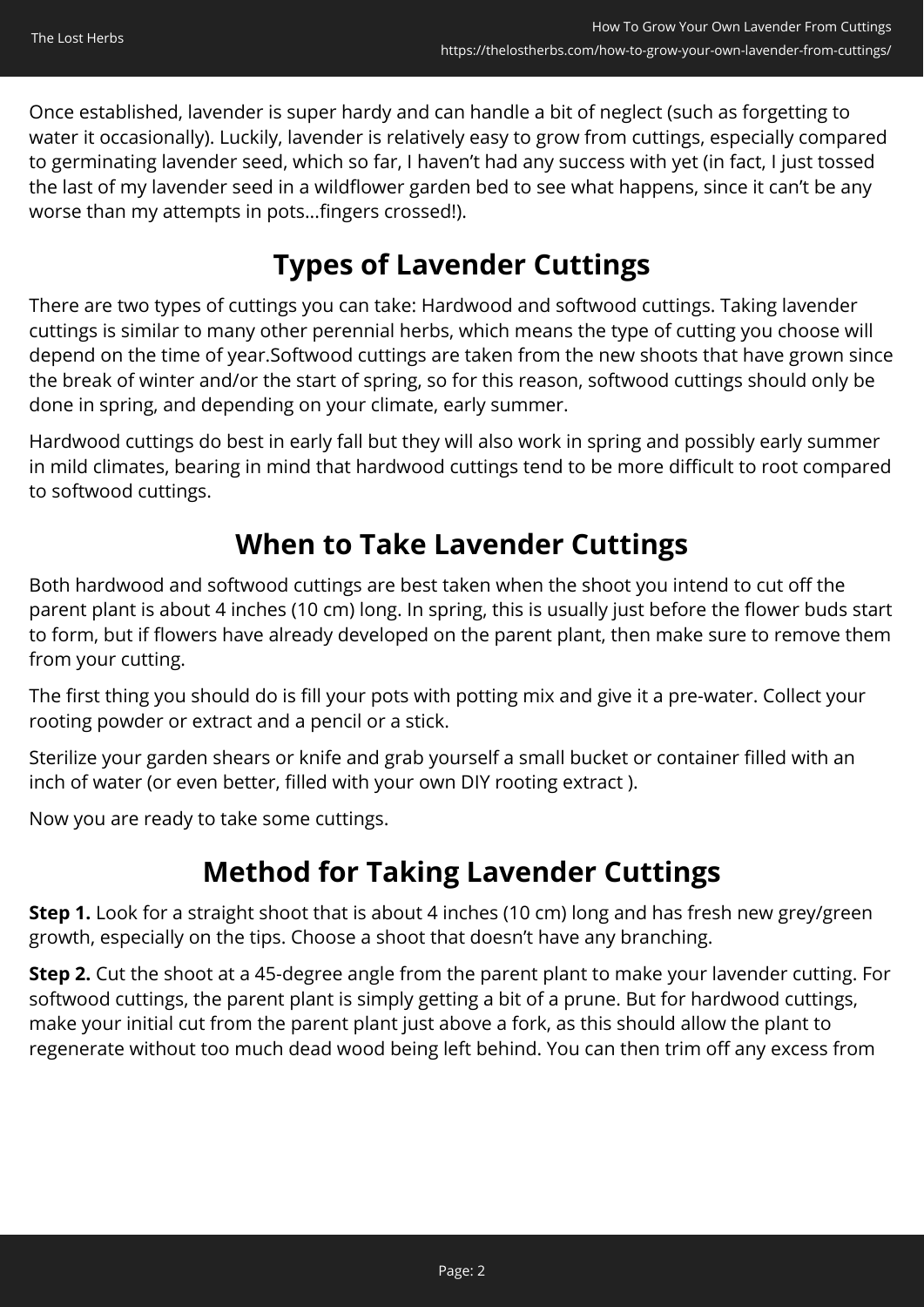your new cutting in the next step. Place your cutting in a container with a bit of water to prevent it drying out.**Step 3.** Remove the lower ¾ of the leaves from your cutting but try not to damage any of the nodes along the stem since this is where new roots will grow from. Pinch off the very tip of the cutting at a healthy node and remove any flower buds. Make sure 1 – 2 nodes and their associated leaves are left intact on top.**Step 4.** Dip the lower quarter of the cutting in rooting powder, diluted honey, aloe vera, cinnamon powder or submerge the whole cutting in your DIY rooting extract for 10 – 20 minutes to encourage new roots to generate.**Step 5.** With a pencil or stick, create a few small holes in your potting mix approximately a quarter of the length of your cutting; so, about an inch deep. This will ensure 2 – 3 nodes are under ground. I get a greater success rate with a few cuttings around the edge of a larger pot rather than a single cutting in a small pot. Not sure why... It's just my personal experience.**Step 6.** Place the cutting into the hole so that 2 – 3 nodes are underground and gently fill it in. Once you have all of your cuttings in the pot water with a spray bottle.**Step 7.** Place the pot in a warm location but out of direct sunlight and wind. You can also cover your cuttings with a plastic bag or bottle to increase the humidity and temperature. Spray them with water a *little* every day for the next 3 – 4 weeks.

Within 4 weeks you should be able to see how successful your cuttings are and then in another 4 weeks you can either plant them in the ground, or put them in bigger pots, depending on how the season is going. I'm sure it will be more successful than germinating seed.

This shrub is often referred to as a multipurpose plant and there is a good reason as it has an array of well-being applications. Lavender is used to producing oil/essential oil, powder used in capsules/supplements, teas, and dried flowers in cushions, pillows, or sachets.

These are used to:

- Induce sleep
- Promote calm by reducing anxiety
- Treat mild pain
- Improve skin conditions such as acne, eczema, and mild sunburn
- Ease the inflammation caused by arthritis and rheumatism
- Lower blood pressure
- Reduce asthma symptoms
- Ease hot flushes associated with menopause
- Promote hair growth
- Combat fungal infections such as athlete's foot.

#### **You may also like:**

#### **[How To Make a Whipped Lavender Cream](https://thelostherbs.com/how-to-make-a-whipped-lavender-hand-cream/)**

**[10 Plants That You Should Never Plant Together](https://hop.clickbank.net/?affiliate=easycellar&vendor=sbackyard&tid=C02GrowingLavenderSSB)** (Video)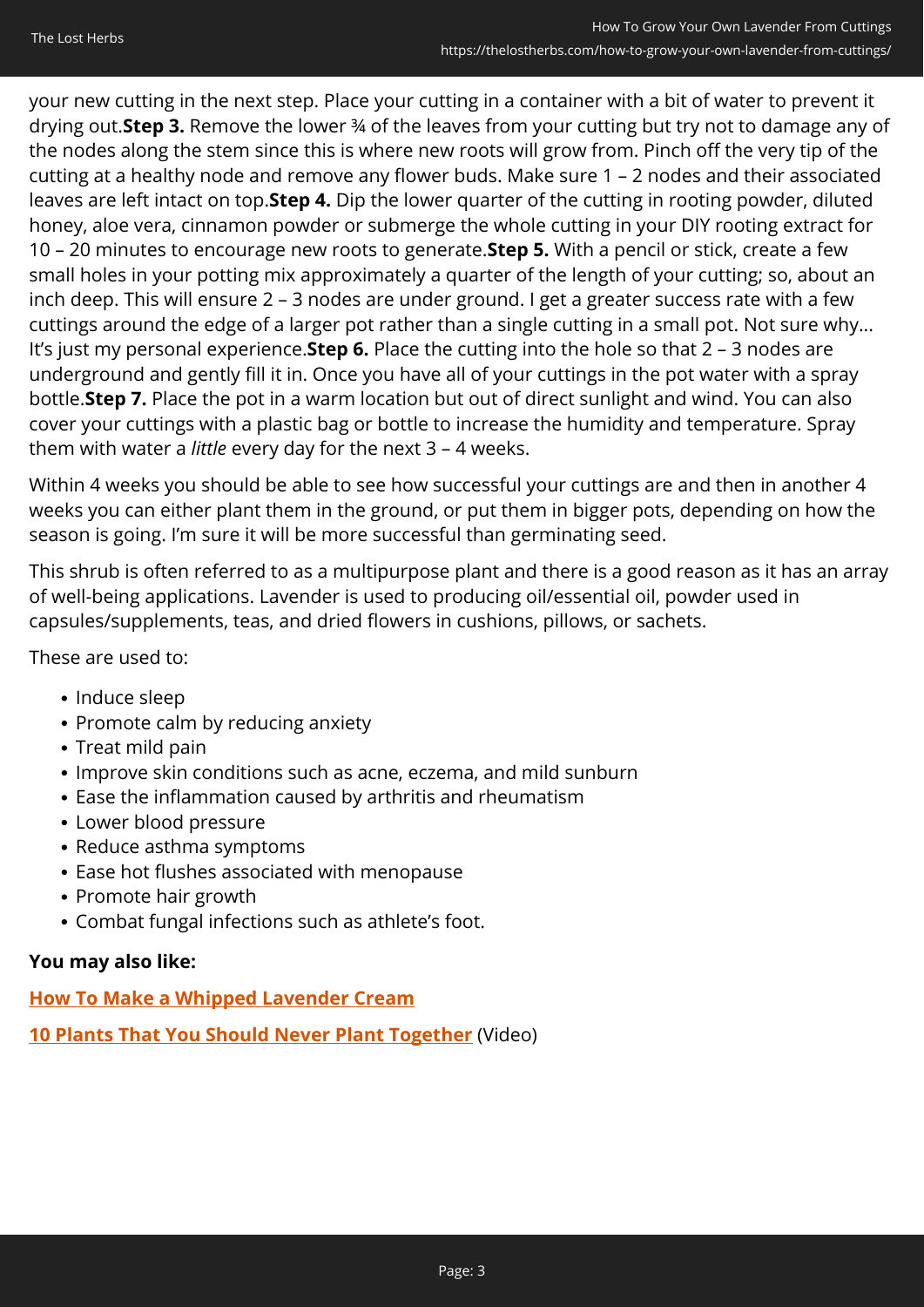**[Soak Your Troubles Away with Homemade Tub Tea](https://thelostherbs.com/soak-your-troubles-away-with-homemade-tub-tea/)**

**[Mugwort Pillow for Insomnia and Anxiety](https://thelostherbs.com/mugwort-pillow-for-insomnia-and-anxiety/)**

**[Wildfire and Smoke Season: Herbal Recipes for Lung Support](https://thelostherbs.com/wildfire-and-smoke-season-herbal-recipes-for-lung-support/)**